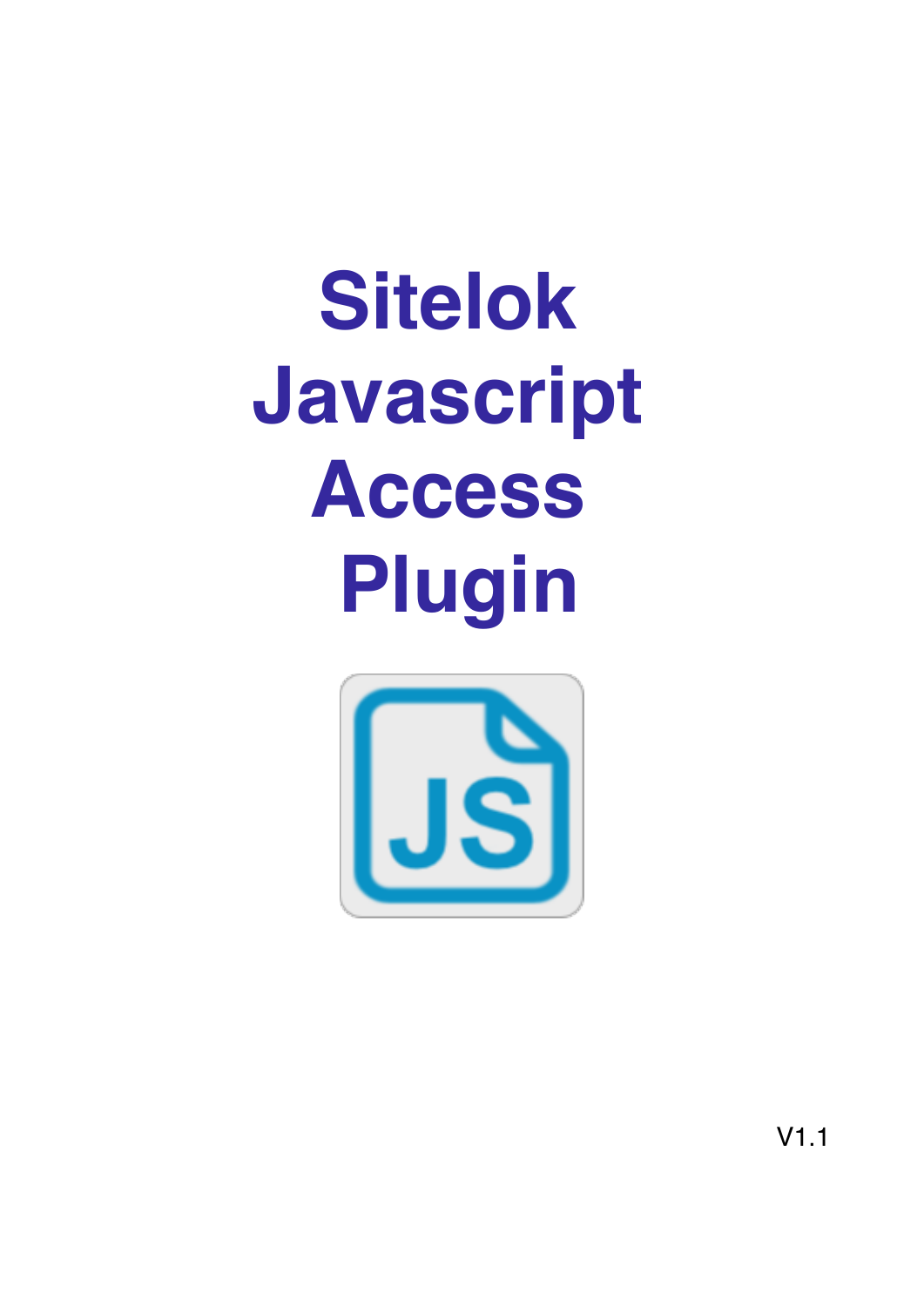#### **Sitelok Javascript Access Plugin**

Copyright 2021 - 2022 Vibralogix. All rights reserved.

This document is provided by Vibralogix for informational purposes only to licensed users of the Sitelok product and is provided on an 'as is' basis without any warranties expressed or implied.

Information in this document is subject to change without notice and does not represent a commitment on the part of Vibralogix. The software described in this document is provided under a license agreement. The software may be used only in accordance with the terms of that license agreement. It is against the law to copy or use the software except as specifically allowed in the license.

It is the users responsibility to ensure the suitability of the product before using it. In no circumstances will Vibralogix be responsible for any loss or damage of data or programs as a result of using the product. Your use of the product implies acceptance of these terms.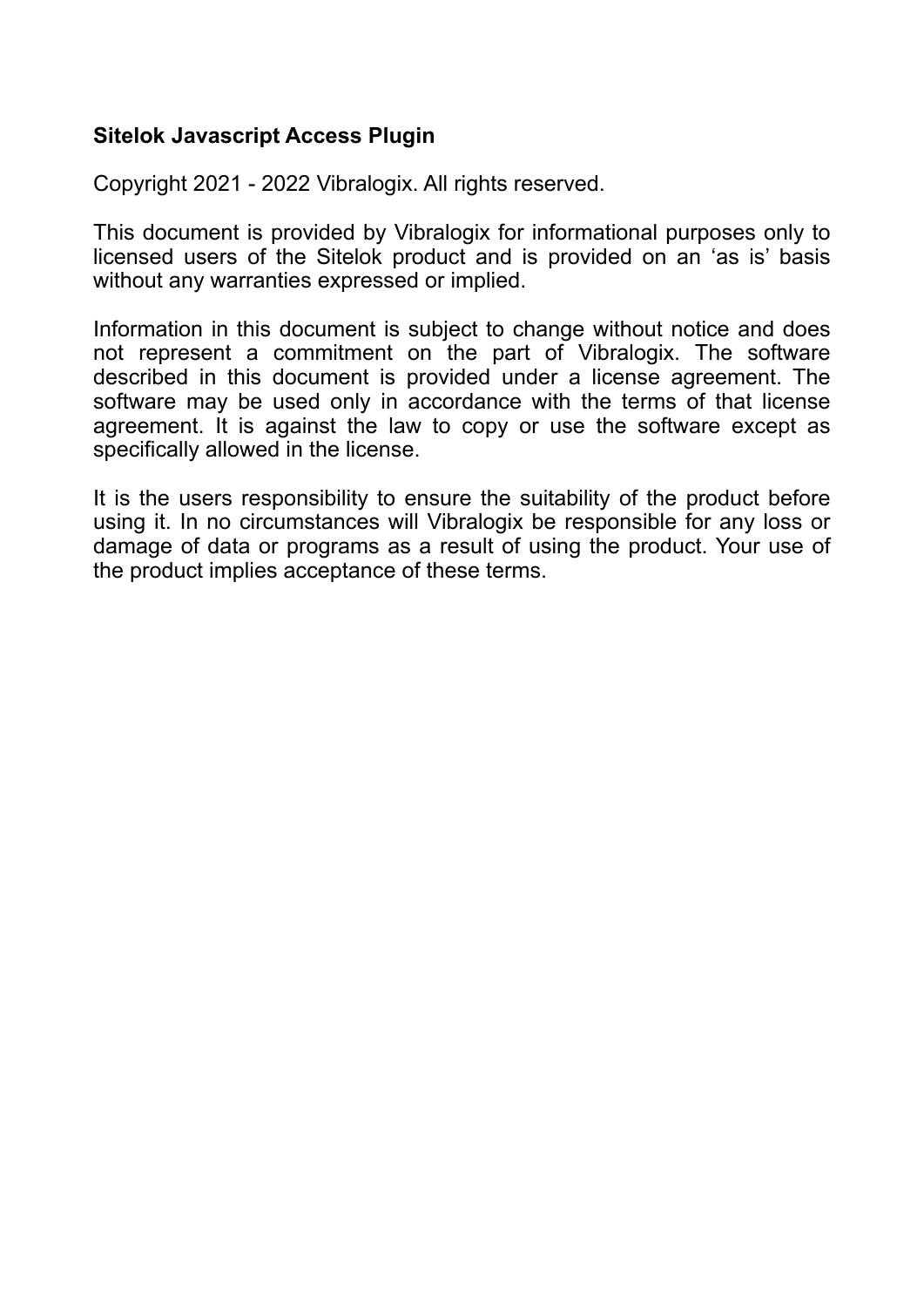# **Contents**

| <b>Chapter 4 Support</b> | 13 |
|--------------------------|----|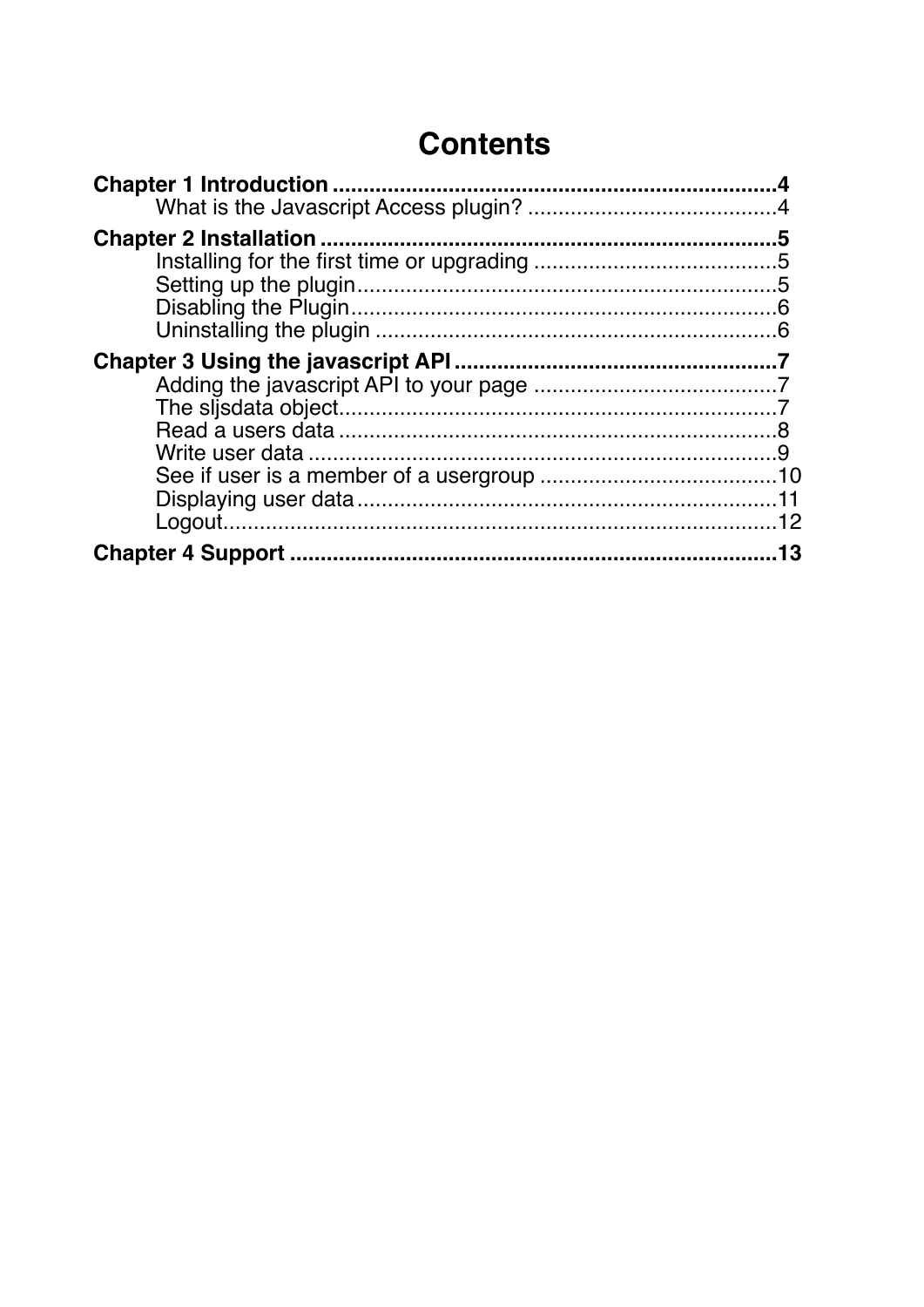# <span id="page-3-0"></span>**Chapter 1 Introduction**

# <span id="page-3-1"></span>**What is the Javascript Access plugin?**

Normally Sitelok is used to secure .php pages control by server side PHP scripts. For most websites this is ideal and provides a very secure solution.

However sometimes there may be a need to access user variables (name, email, custom fields etc) from a javascript or jQuery application. The Javascript Access plugin can provide access to a logged in users data and also allows writing to custom fields. This can be done on pages that are not .php as well, increasing the flexibility.

As javascript is run client side there are security issues to be considered. The javascript will only have access to the current user session (the logged in user) and you can set in the plugin the permissions for each field.

No Access Read **Write** Read & write

The plugin assumes that you have sufficient knowledge of Javascript ,although the function are quite easy to understand.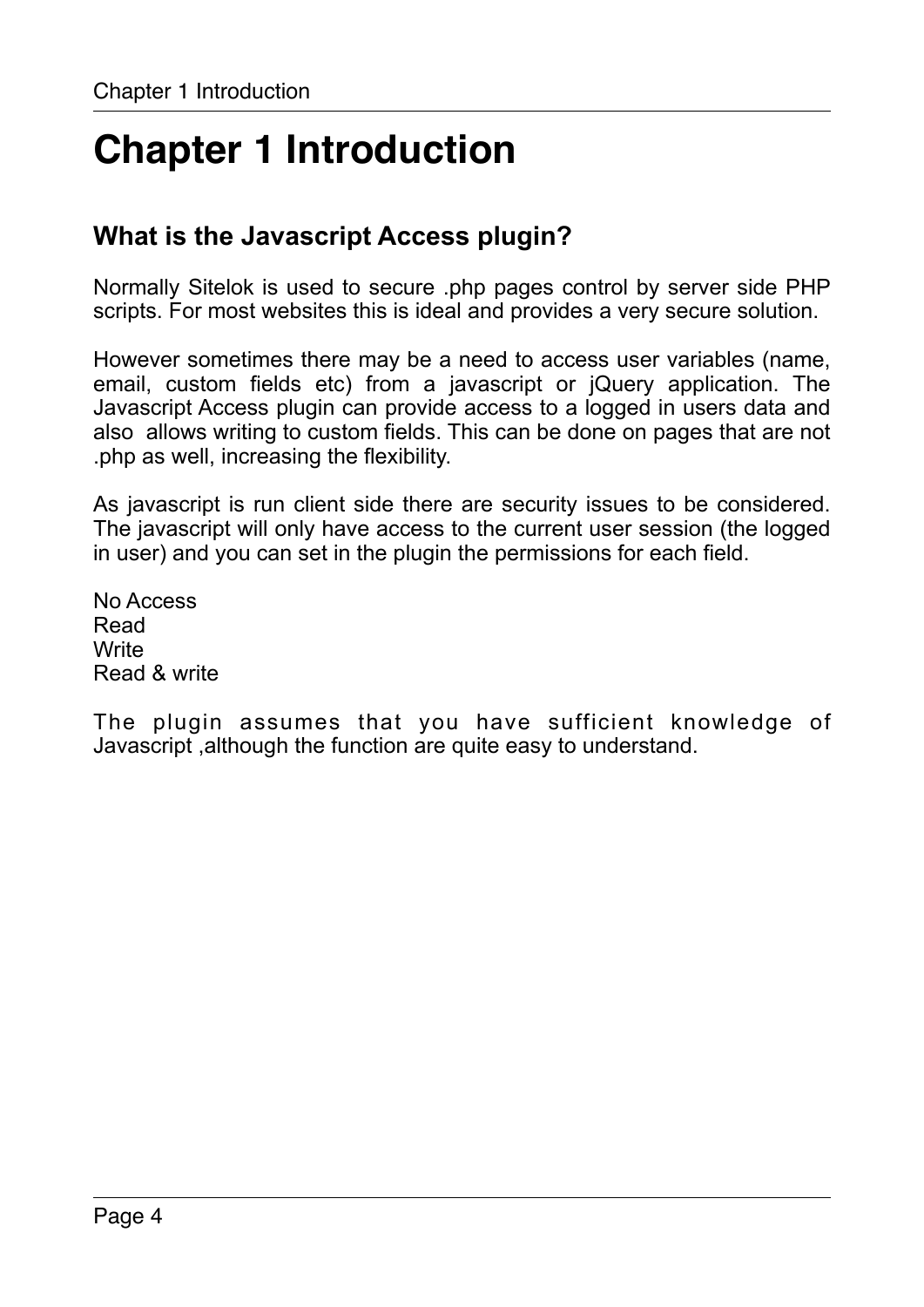# <span id="page-4-0"></span>**Chapter 2 Installation**

## <span id="page-4-1"></span>**Installing for the first time or upgrading**

- 1) Extract the contents of the zip file to your PC.
- 2) Upload the plugin slis folder to your existing Sitelok slpw folder using FTP. There are no special permissions required on most servers.
- 3) Login to the Sitelok control panel.
- 4) Open the following URL in the browser

https://www.yoursite.com/slpw/plugin\_sljs/install.php

which will start the installation process. If all is well you will be taken to the plugin preferences page where you will see the plugin listed.

If you have any problems with installation please let us know so that we can help you.

# <span id="page-4-2"></span>**Setting up the plugin**

You can access the plugin configuration by selecting Javascript Access from the Plugins menu.

#### **Permissions**

The javascript API will only be able to access the user data fields for the current user session (logged in user). You can set the type of access for each field.

No access Javascript will not have any access to this field Read Javascript will be able to read the value stored in this field Write **Javascript will be able to write a value to this field** Read & Write Javascript can read and write to this field

**Important** You should only allow read access to fields where you have no problem for the user to be able to see the value stored. Write access should only be provided to fields that you would otherwise provide user access to change using a profile form for example. All other fields should have their access to to None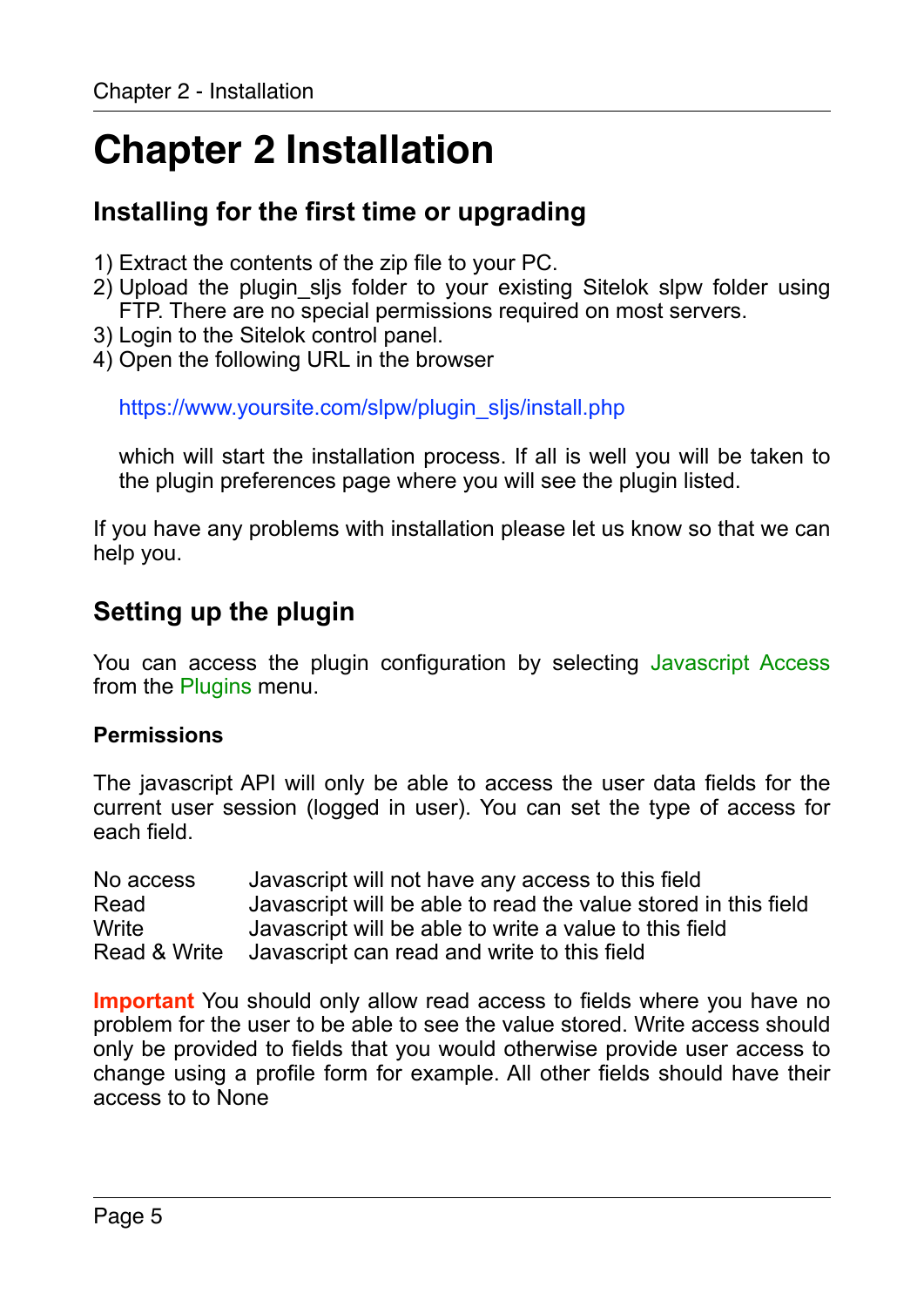# <span id="page-5-0"></span>**Disabling the Plugin**

To disable the Javascript Access plugin select **Plugin Preferences** in the **Plugin** menu option of Sitelok. Uncheck the enable box for the plugin and click the **Save** button.

You can enable it again in the same way.

# <span id="page-5-1"></span>**Uninstalling the plugin**

To permanently remove the plugin and its settings follow these steps.

- 1) Disable the plugin as above.
- 2) Click the delete icon next the plugin in the disabled plugins section.
- 3) Confirm the action in the alert box.

If the plugin is uninstalled successfully you will be returned to the plugin preferences page.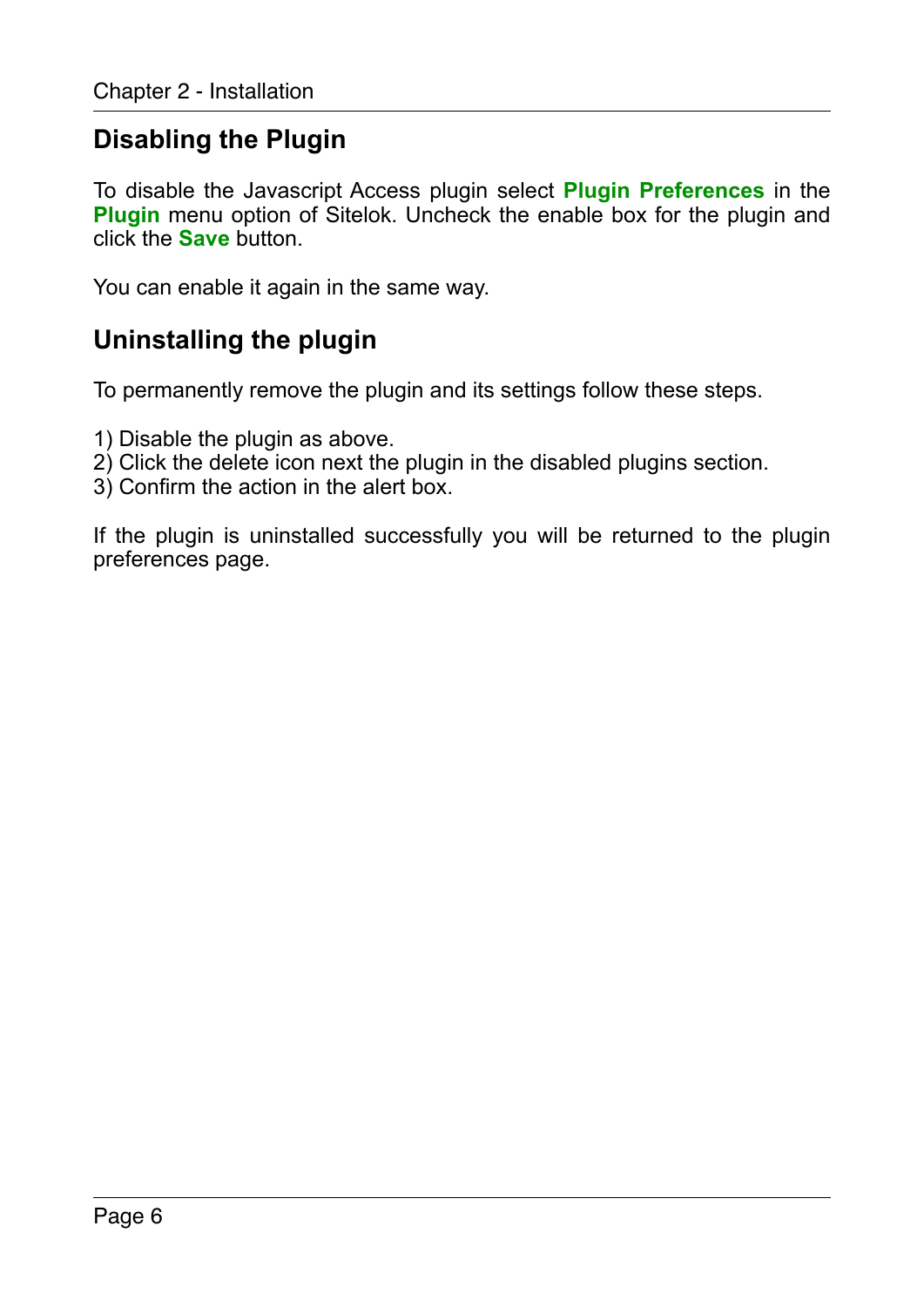# <span id="page-6-0"></span>**Chapter 3 Using the javascript API**

# <span id="page-6-1"></span>**Adding the javascript API to your page**

The javascript API can be used on any page and doesn't need to be .php or have any Sitelok security added to it. The user will need to be logged in for the javascript to be able to access the users data though.

Before you can use the API you need to add sljslib.js to your page. Normally this would be done in the <HEAD> section but can also be loaded just before the  $\leq$ /BODY> tag if preferred.

<script src="/slpw/plugin\_sljs/sljslib.js"></script>

## <span id="page-6-2"></span>**The sljsdata object**

After the library is loaded a global object called sljsdata is setup which will be used to store the users data and can be access from anywhere in your code. The values are empty until the user data is requested.

| sljsdata.slloggedin<br>sljsdata.sluserid | Set to true if the user is logged in or false if not<br>Contains the users unique numeric id |
|------------------------------------------|----------------------------------------------------------------------------------------------|
|                                          |                                                                                              |
| sljsdata.slusername                      | The users username                                                                           |
| sljsdata.slname                          | Full name                                                                                    |
| sljsdata.slfirstname                     | First name                                                                                   |
| sljsdata.sllastname                      | Last name                                                                                    |
| sljsdata.slemail                         | Email address                                                                                |
| sljsdata.slcreated                       | The account created time. Unix timestamp                                                     |
| sljsdata.slcustom1                       | Custom 1 value                                                                               |
| to                                       |                                                                                              |
| sljsdata.slcustom50                      | Custom 50 value                                                                              |

#### **XSS safe values**

The above properties contain the raw data stored in the database. As this data may have been entered by the user you need to be careful when displaying this on the page, or inserting it in the DOM. The object also contains XSS safe values for each property you can use in this case. Just add html to the property name to access it. For example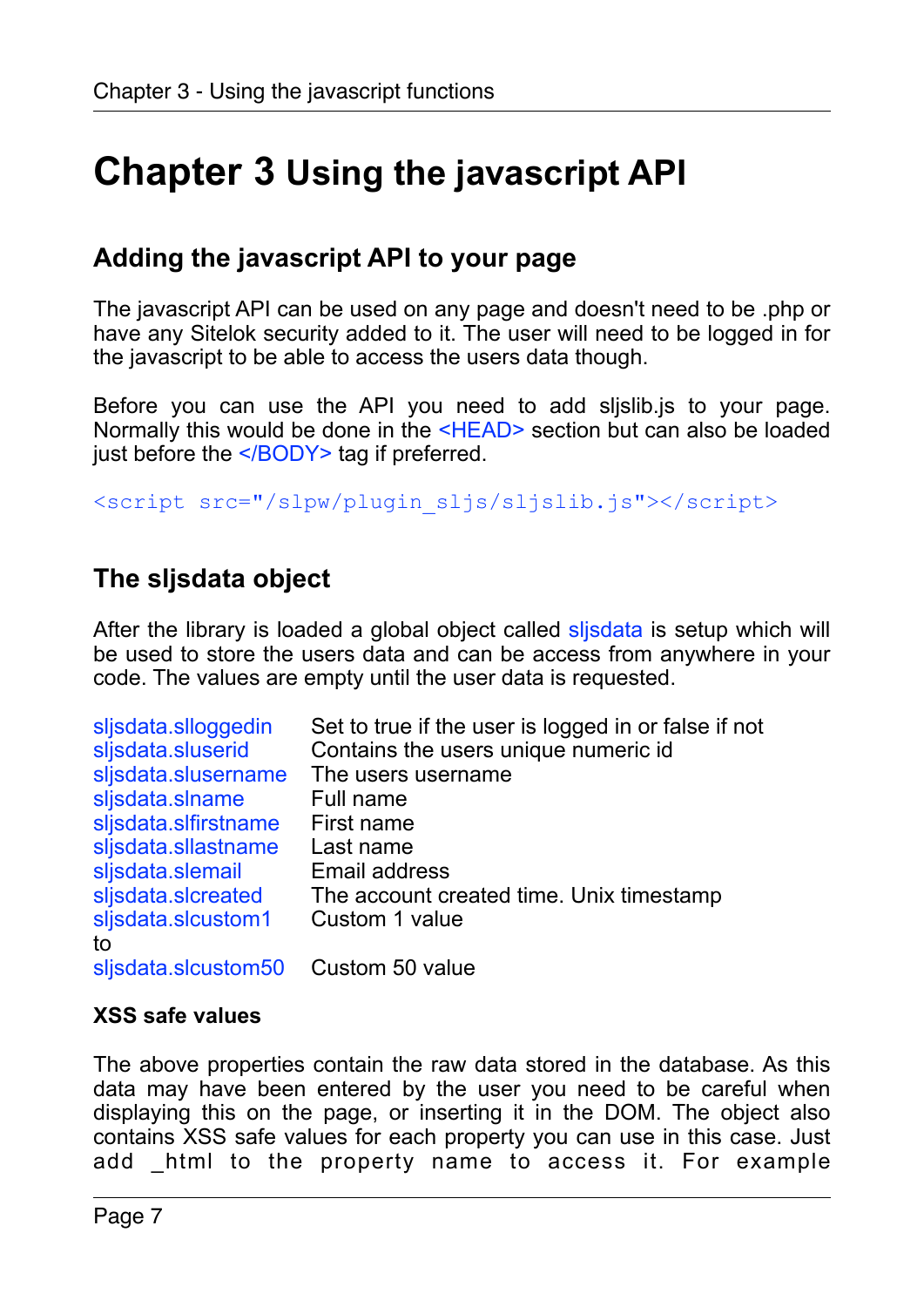sljsdata slcustom1 html

#### **Usergroup membership**

The slisdata object contains information about the usergroups the user belongs to.

#### sljsdata.slusergroups

Contains an array of usergroups the user belongs to whether or not the membership to the group is expired or not. The slisdata.slusergroup property contains the expiry time and other data about each usergroup. So for example sljsdata.slusergroups[0] would contain the first usergroup.

More data is available about each usergroup as follows.

#### sljsdata.slusergroup.**group**.expiry

This contains the expiry time in unix timestamp format or 0 where there is no expiry. group should be the usergroup name you want to access.

#### sljsdata.slusergroup.**group**.desc

Contains the usergroup description if set in the usergroup section of the dashboard.

#### sljsdata.slusergroup.**group**.loginaction

Contains the login action if set in the usergroup section of the dashboard. This can be blank for no action, URL for a specific url or custom1 if the redirection if based on a users custom1 value etc.

#### sljsdata.slusergroup.**group**.loginvalue

If the log inaction is set to URL then this contains the URL.

#### <span id="page-7-0"></span>**Read a users data**

You can use the sljs\_readall() function to read a users data, assuming they are logged in. Only the fields that have read or read & write permission will be returned. Other fields will be left blank.

sljs\_readall(dbupdate,donefunction);

dbupdate This determines if the call will update the users data from the database or just read it from the user session which is more efficient. Set to true to update from the DB or false to use he session data. Normally you only need to set this to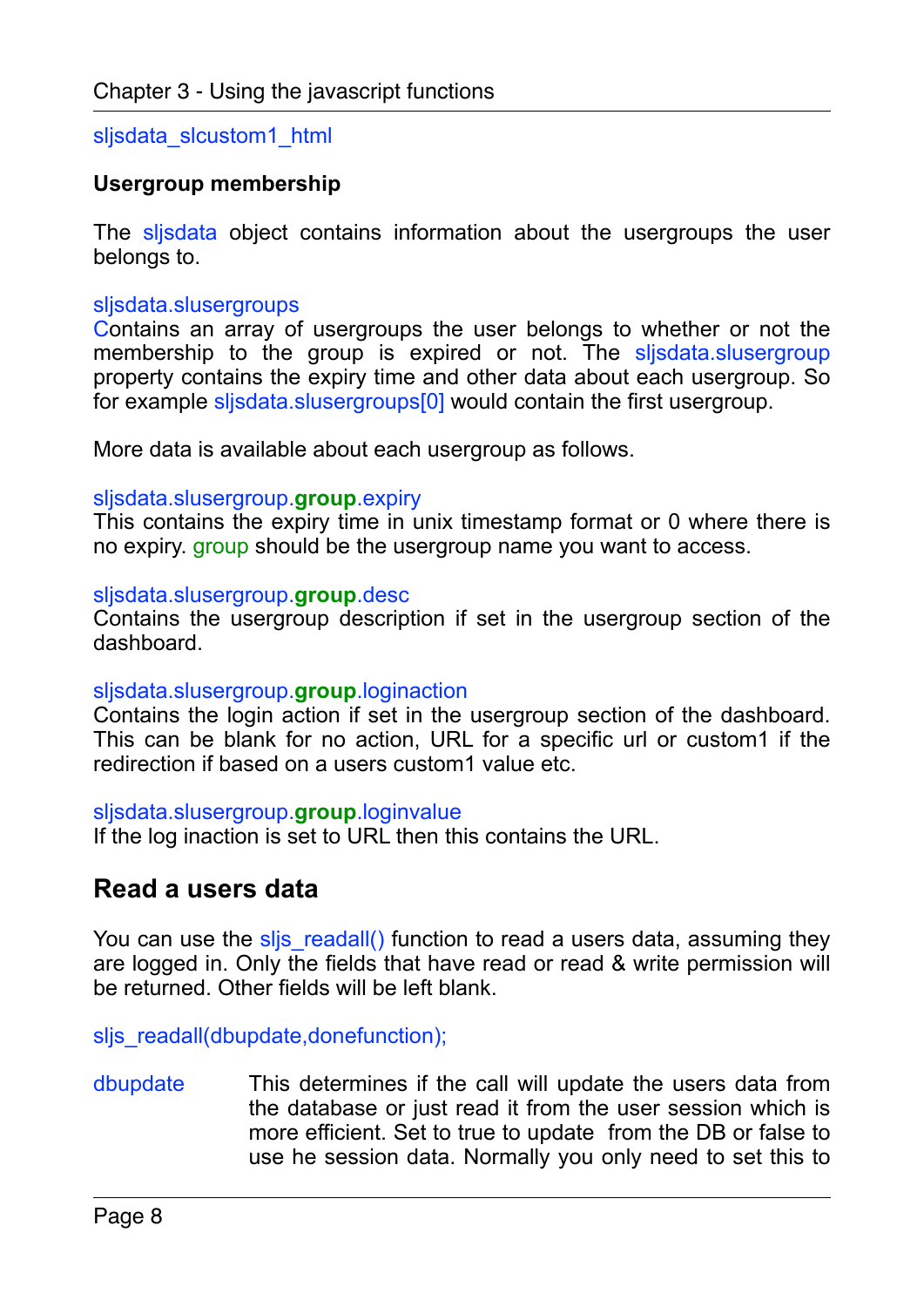true of the users data is updated externally. In Sitelok V6.3 even changing data in the Sitelok dashboard will update a logged in users session so you can usually set this parameter to false.

donefunction As a call to the server using AJAX is required you will need to provide a function that is called when the server has finished processing and returns the user data. This function is sent one status parameter with the following values.

> 0 Unable to retrieve data. If the value of jsljsdata.slloggedin is false then the reason is that the user is not logged in. 1 Data retrieved and slisdata updated

> The function can be a function defined elsewhere in your code or can be defined inline as in the example below.

#### Example call

```
slis_readall(function(status) {
   if ((status==1) && (sljsdata.slloggedin))
     alert("Logged in");
   if ((status==1) && (!sljsdata.slloggedin))
     alert("Not logged in");
   if (status==0)
     alert("read data failed");
});
```
### <span id="page-8-0"></span>**Write user data**

You can use the slis writefield() function to read a users data, assuming they are logged in. Only the fields that have write permission can be written to.

Currently only the custom fields support writing. Other fields should be updated using update profile forms.

slis\_writefield(fieldname,value,donefunction);

filename This is the fieldname to write and can be 'slcustom1' to 'slcustom50'.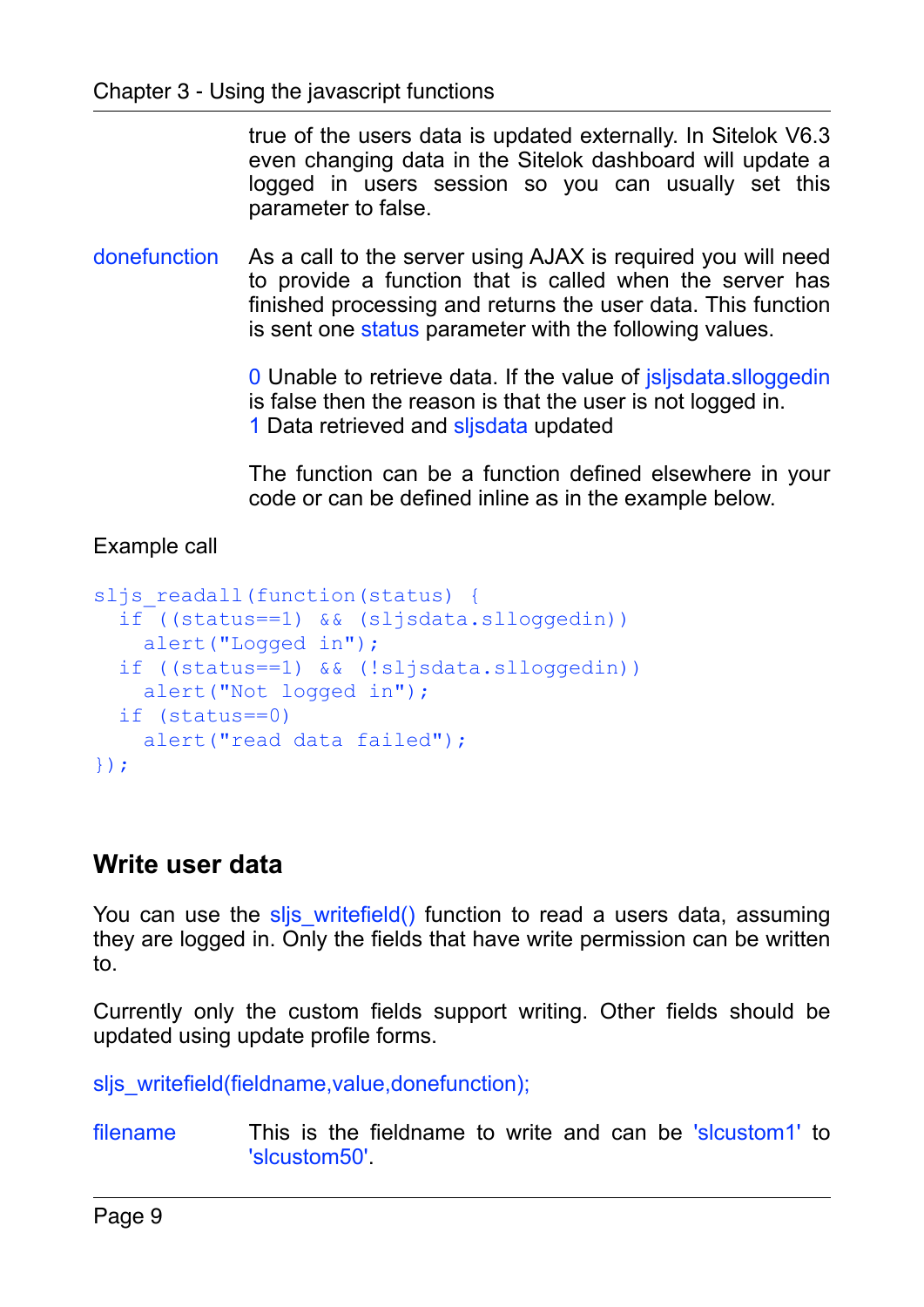value This is the string value to write to the field.<br>
donefunction As a call to the server using AJAX is requ

As a call to the server using AJAX is required you will need to provide a function that is called when the server has finished processing. This function is sent the following parameters.

status which can have one of the following values.

0 Failed. If the value of jsljsdata.slloggedin is false then the reason is that the user is not logged in. 1 Data written and slisdata updated

The function can be a function defined elsewhere in your code or can be defined inline as in the example below.

Example call

```
sljs writefield('slcustom25','Hello',function(status,wr
itefield,value) { 
   if (status==1) 
     alert("Updated"); 
   if ((status==0) && (!sljsdata.slloggedin)) 
    alert("User not logged in");
   if ((status==0) && (sljsdata.slloggedin)) 
     alert("write data failed"); 
});
```
# <span id="page-9-0"></span>**See if user is a member of a usergroup**

Functions are provided to check if a user is a member of a usergroup. Before you can use these function you must have initialised the sljsdata object by calling slis readall() at some point previously. You must also ensure you have enabled read access for the Usergroups field in the plugin settings. The functions don't need to make an ajax call so can return true or false immediately.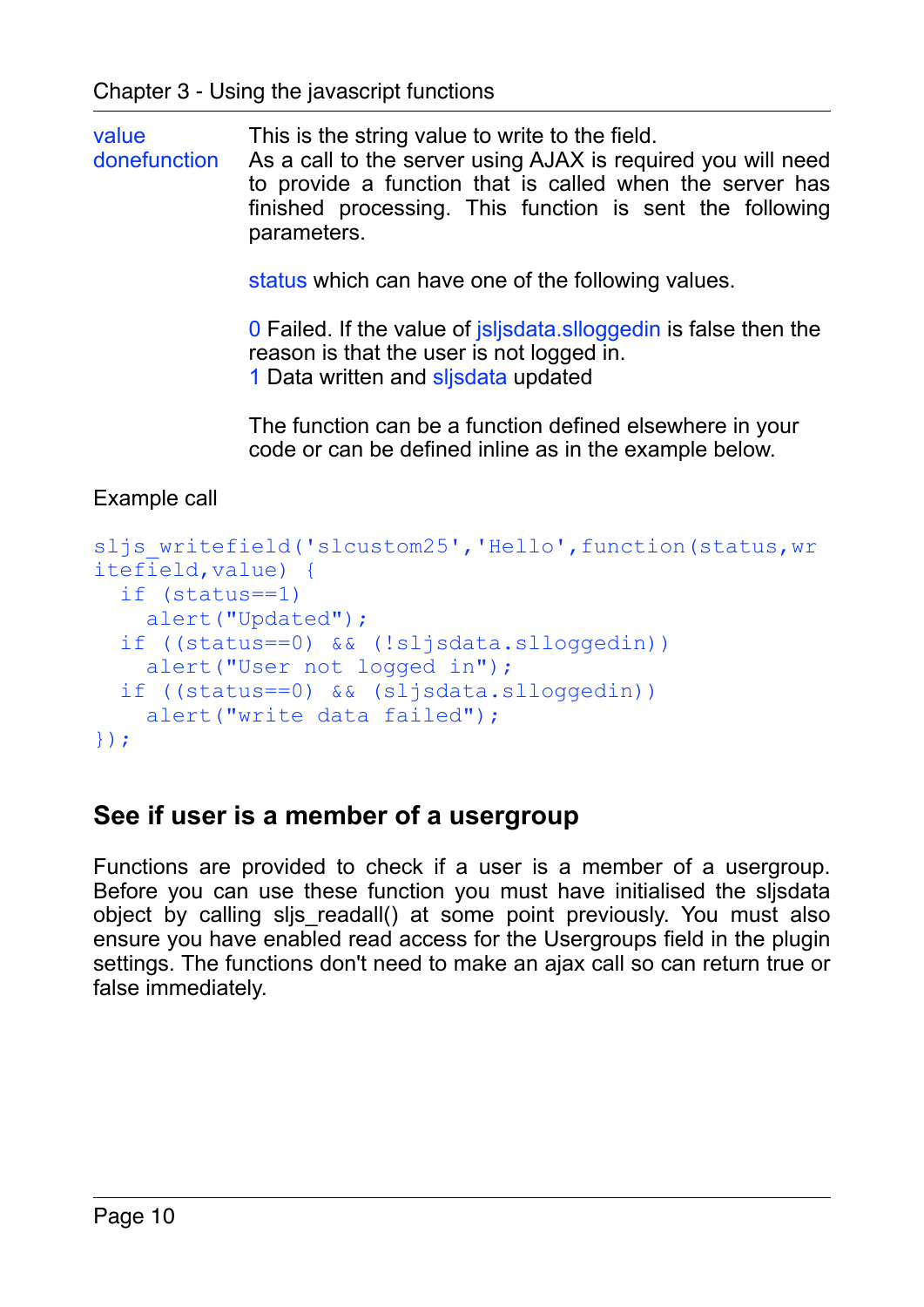sljs\_ismemberof(group)

This function returns true if the user belongs to the usergroup, even if expired.

example

```
if (sljs_ismemberof('GOLD')) 
  alert("Member of GOLD');
```
sljs\_isactivememberof(group)

This function returns true if the user belongs to the usergroup and not expired.

example

```
if (sljs_isactivememberof('GOLD')) 
   alert("Member of GOLD');
```
## <span id="page-10-0"></span>**Displaying user data**

You can of course display user data directly in the DOM using javascript or jQuery directly. However we also provide an easy way to automatically update the user data on the page.

First of all you should add <span> tags for each piece of data to be displayed. Set the class of the <span> to one of the following

sluserid slusername slfirstname sllastname slemail slcreateddmy slcreatedmdy slcustom1 to slcustom50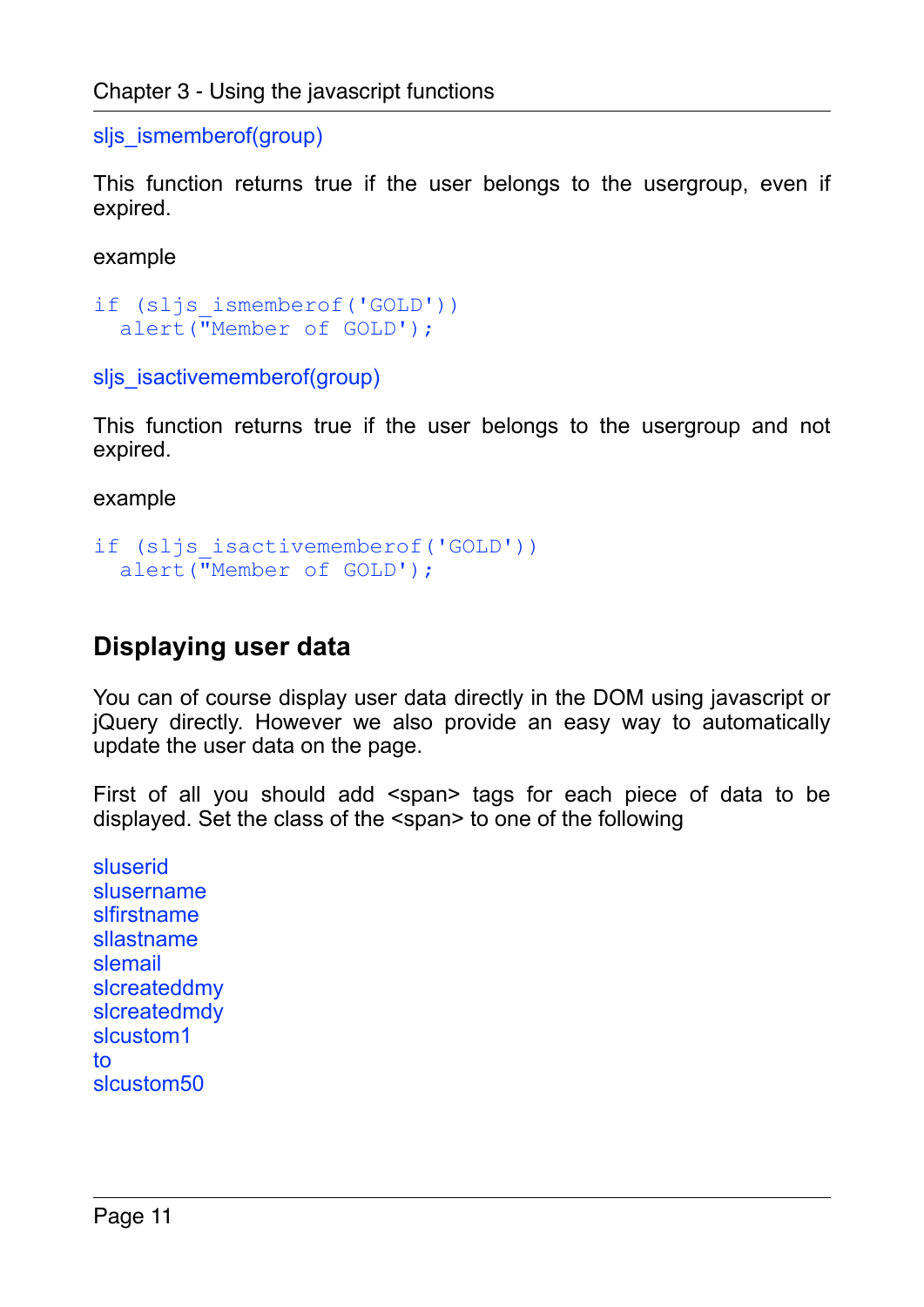#### example

```
<span class="slcustom1"></span>
```
After calling sljs\_readall() or other changes are made you can call this function to automatically update the displayed values. The CSS safe value is used.

# <span id="page-11-0"></span>**Logout**

You can logout the user using the function slis logout(page). If page is " then the user will be logged out and redirect to the logout page defined in the Sitelok configuration. If a page URL is provided then the user will be redirect to that URL. This function could be attached to a logout button onclick event for example.

example

<button onclick="sljslogout('');">Logout</button>